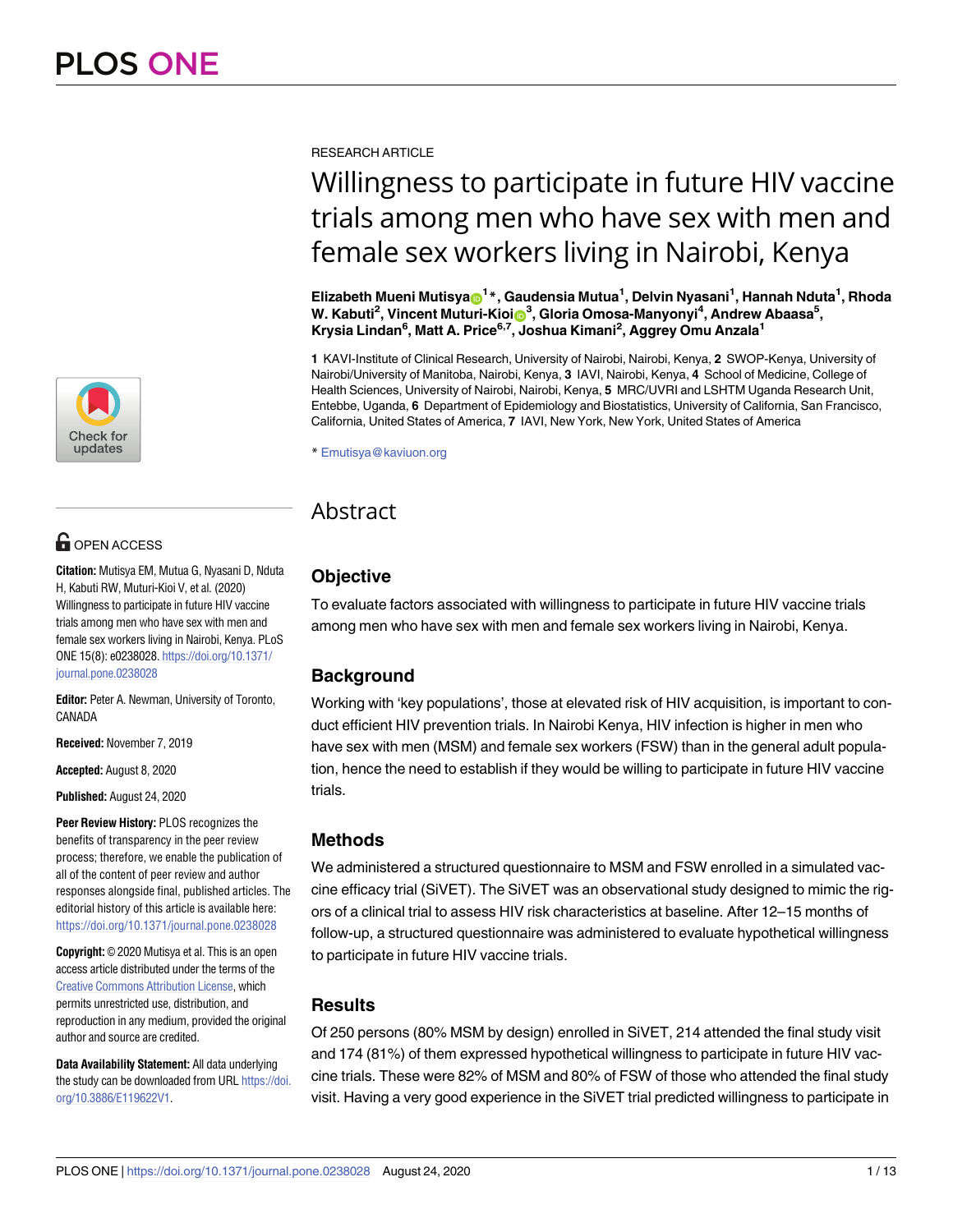<span id="page-1-0"></span>**Funding:** This work was funded by IAVI, with generous support of USAID and other donors; a full list of IAVI donors is available at [www.iavi.org](http://www.iavi.org). The contents of this manuscript are the responsibility of KAVI-ICR and co-authors and do not necessarily reflect the views of USAID or the US Government. The manuscript was developed through the support from the University of California, San Francisco's International Traineeships in AIDS Prevention Studies (ITAPS), U.S. NIMH, R25MH064712.

**Competing interests:** The Authors declare that they have no competing interests.

future HIV vaccine trials. Motivating factors for participation included a desire to receive education about HIV (59%) and to receive healthcare (57%).

### **Conclusions**

Our data demonstrate high willingness among key populations in Kenya, to participate in future HIV vaccine trials after completing participation in a SiVET. The findings suggest that these groups might be a reliable target population for consideration in future HIV vaccine trials. Assessment of willingness to participate in these populations provides important information that may help to inform future education and recruitment efforts for vaccine trials. Improving the research experience for members of key populations could impact their willingness to participate in HIV vaccine trials.

## **Introduction**

The world continues to experience the challenge of the HIV/AIDS pandemic; based on 2018 estimates, 37.9 million people are living with HIV around the world with 67% of these people living in sub-Saharan Africa and 1.6 million people in Kenya [\[1–5\]](#page-11-0). Interventions for prevention and treatment of HIV, including behavioural, structural and biomedical options, have become increasingly available and helped to combat the pandemic [[1](#page-11-0), [2,](#page-11-0) [5\]](#page-11-0).

Over the past three decades there has been a drop in the annual number of new HIV infections, from a peak of 2.9 million globally in 1997 to 1.7 million in 2018 and a decline in the global incidence–prevalence ratio, from 11.2% in 2000 to 4.6% in 2018. Despite the overall decline in new HIV infections, sub-Saharan Africa continues to contribute the majority of incident cases with 800,000 new infections in 2018 [[3](#page-11-0), [5,](#page-11-0) [6\]](#page-11-0). Progress is slower than what is required to reach the world 2020 milestone of less than 500,000 new infections [[1](#page-11-0), [2](#page-11-0), [5\]](#page-11-0).More than half of the new infections are among members of key populations, and their sexual partners, who are at a higher risk of HIV infection compared to the general population. Men who have sex with men (MSM) and sex workers are 21times more likely to acquire HIV infection compared to adults in the general population and account for 17% and 6% of the new global infections [[5\]](#page-11-0). In Kenya, among MSM, the incidence has been reported at 10.9 per 100 personyears of observation [\[7\]](#page-11-0) and among female sex workers (FSW), at 5.6 per 100 person-years of observation [\[8](#page-11-0)]. This is estimated to account for 14–15% of all new infections in the country [\[9](#page-11-0), [10](#page-11-0)]. The high incidence results in a relatively high national HIV prevalence, among FSW at 29.3% and MSM at 18.2% [[10](#page-11-0)].

The high HIV incidence among key populations is indicative of an unmet medical need for HIV prevention services including the need for a safe and effective HIV vaccine to end the pandemic [\[4,](#page-11-0) [11\]](#page-11-0). Prioritizing key populations for prevention and treatment is likely to have a significant effect on reducing HIV transmission and the national burden of disease in Kenya [\[6](#page-11-0), [12](#page-11-0)]. Key populations are suitable for inclusion in efficacy trials as the primary beneficiaries of an effective HIV vaccine [[11](#page-11-0), [13](#page-11-0)].

To achieve the objectives of any HIV prevention clinical trial, understanding logistic and statistical power considerations and ensuring participants are motivated to complete the study are all key issues [[14](#page-11-0)]. Preparedness studies can be important precursors but 'willingness to participate' studies do not always predict actual participation, perhaps in part because it is hard to convey the commitment necessary to the potential participants [\[15,](#page-11-0) [16\]](#page-11-0). Simulated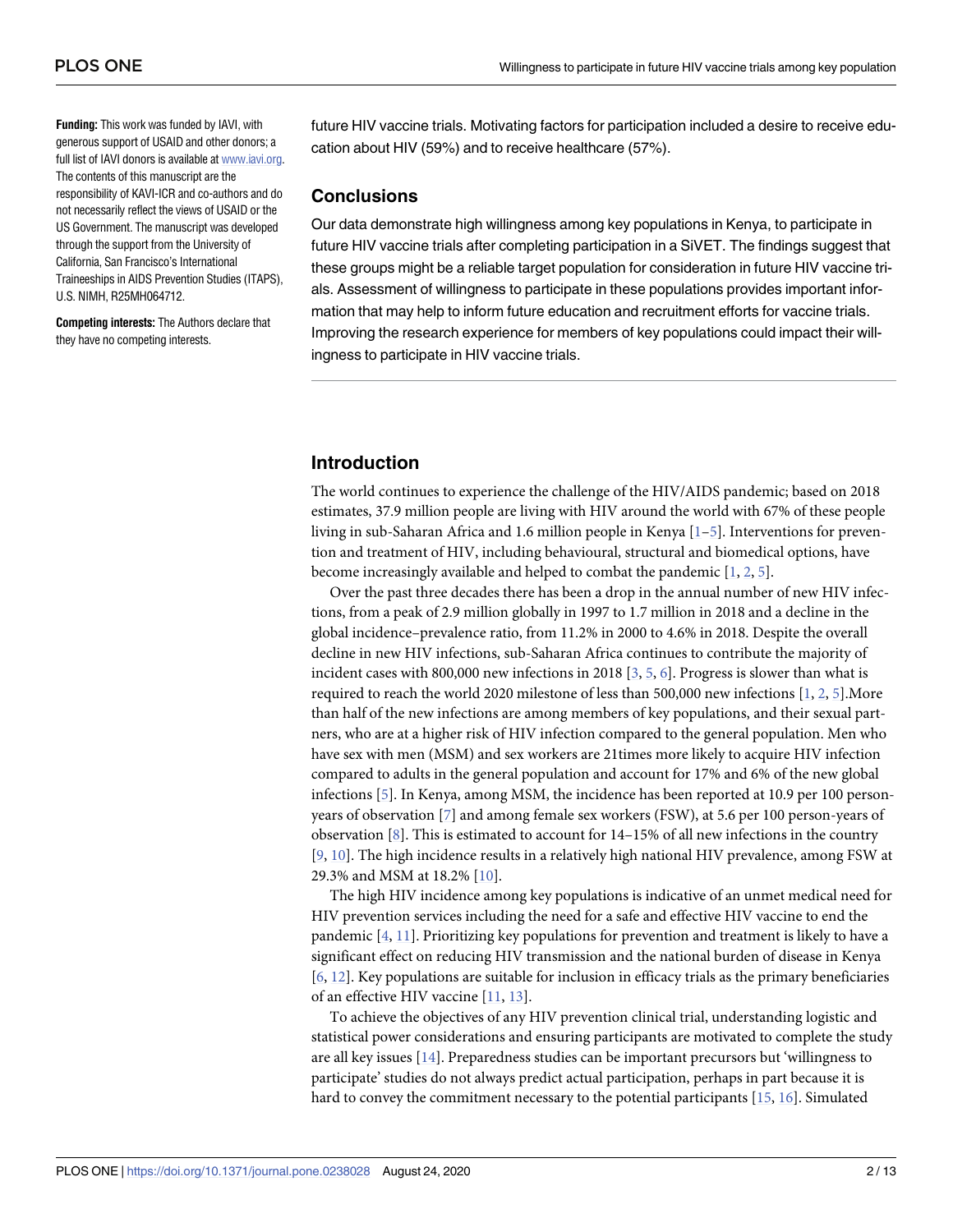<span id="page-2-0"></span>Vaccine Efficacy Trials (SiVETs) are observational studies that have been designed to mirror the procedures of actual HIV vaccine trials. SiVETs enable researchers to gauge important elements in clinical trials including; recruitment, enrolment, retention of the suitable population, participant compliance with protocol procedures, willingness to participate in the trials and evaluate potential barriers to participation [[17](#page-11-0), [18](#page-11-0)]. SiVETs have been performed among high risk populations in several countries including Uganda [\[13,](#page-11-0) [19\]](#page-11-0), Zambia [[20](#page-11-0)] and South Africa [\[18\]](#page-11-0). Such trials have not previously been conducted among MSM and FSW in Kenya.

Between Oct 2017 and Sep 2018, we interviewed MSM and FSW who had completed participation in a SiVET in Nairobi, Kenya, to determine their willingness to participate in future HIV vaccine trials.

## **Methods**

#### **Setting**

Potential participants were recruited from the Sex Workers Outreach Program (SWOP-Kenya) clinics serving FSW and MSM in Nairobi after community engagement and demand creation activities. The program offers services including HIV risk reduction counselling, antiretroviral treatment (ART), HIV pre-exposure prophylaxis (PrEP), condoms and family planning services and diagnosis and treatment of sexually transmitted infections (STI) in an FSW and MSM friendly setting. Participants were referred and escorted from SWOP-Kenya clinics to the KAVI-Institute of Clinical research (KAVI-ICR) of the University of Nairobi.

## **Sample size**

A sample size of 250 for the SiVET was calculated based on being able to estimate a one-year retention rate of 80% with a precision of ±5%. The target was to enrol 200 MSM and 50 FSW. The choice to enrol 20% FSW was deliberate because HIV incidence is higher among Kenyan MSM than Kenyan FSW; we also wished to avoid stigma and any hard feelings among our partners at SWOP-Kenya and agreed that enrolling some women would be appropriate.

## **Recruitment and screening**

SWOP-Kenya clinic staff and affiliated peer outreach workers recruited potential participants from the clinics and hot spots, providing background information about the SiVET study. Hot spots are areas such as streets, bars, hotels or massage parlours in Nairobi where sex workers operate. HIV-uninfected persons were asked to participate in a study that entailed the delivery of hepatitis B vaccination to mirror the requirements of a HIV vaccine efficacy trial requiring follow up for 12 to 15 months (follow up was initially set to 15 months, but later amended to 12 months due to logistical and funding reasons). Those interested were pre-screened and then referred to KAVI-ICR for more information about the trial, an assessment of understanding of the study requirements, after which participants signed informed consent forms.

KAVI-ICR staff screened participants on the following eligibility criteria: age 18 years and above, residing in Nairobi, sexually active in the preceding 3months, willing to undergo HIV risk assessment and HIV testing, able to provide contact information, willing to be contacted by study staff and willing to return for study visits. FSW had to be actively involved in sex work for at least 3 months before screening and agree to use long-acting reversible non-barrier contraceptives such as injectable and implantable hormonal contraceptives, intrauterine devices or had a documented tubal ligation. We excluded participants who were HIV infected, had active hepatitis B infection, were known to be pregnant or were nursing mothers, had prior severe reactions to vaccines or had any significant clinical condition as assessed by the investigator.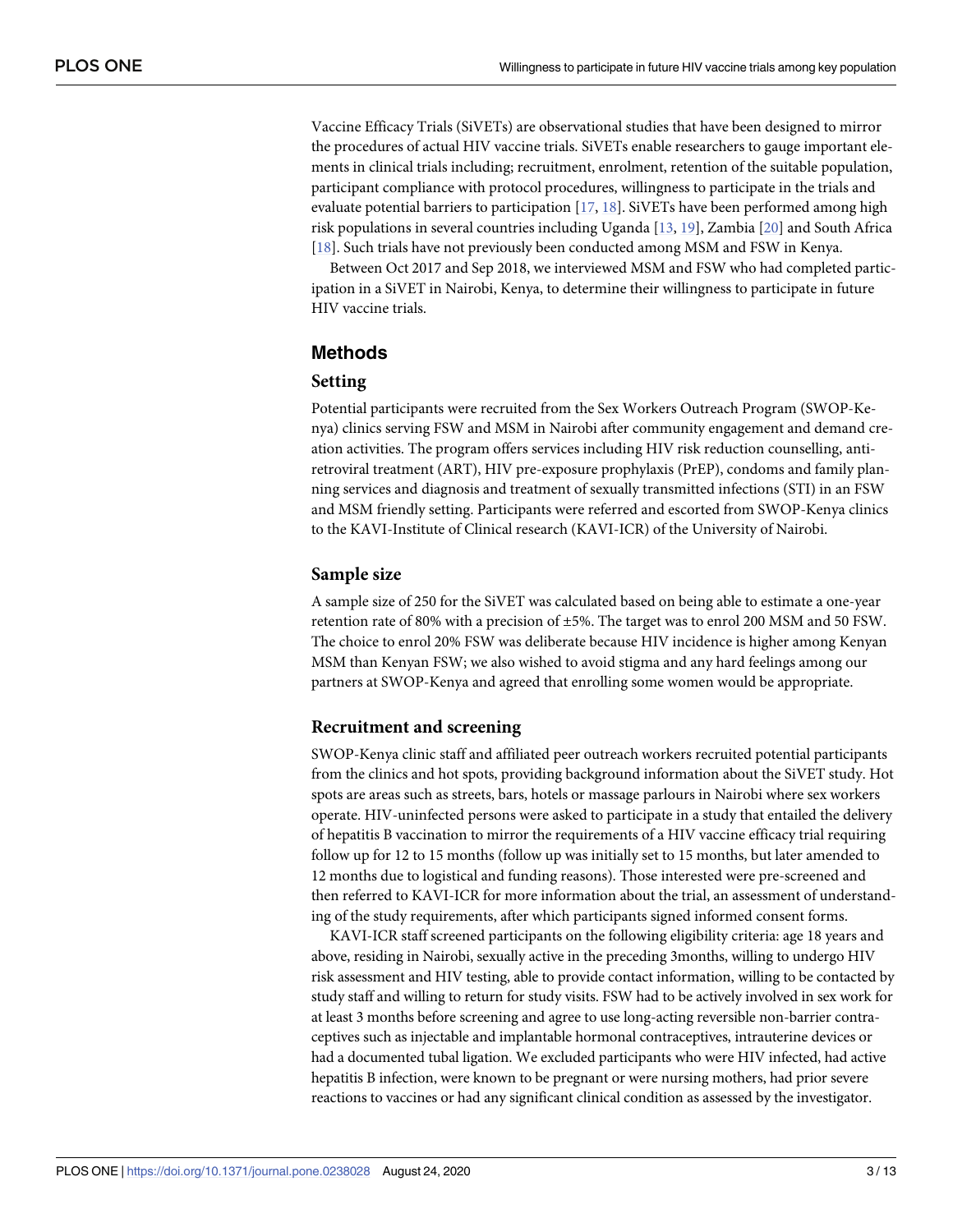#### <span id="page-3-0"></span>**Study data**

At enrolment, participants completed an interviewer-administered questionnaire on sociodemographics, HIV risk behaviour and knowledge of HIV prevention methods. Information on their past medical history, including vaccinations and adverse reactions to vaccines, was also obtained.

Sociodemographic data included age and the highest level of education achieved. For the assessment of HIV risk behaviour we asked about: Frequency of alcohol consumption, the number of sex partners and new sex partners, use of any illicit drugs, practice of insertive or receptive anal sex and frequency of condom use in the preceding month. We administered an alcohol use disorder screening test, the CAGE [[21](#page-12-0)] instrument, to classify participants.

We evaluated HIV prevention knowledge by asking participants: '*How do you think HIV/ AIDS can be prevented from an infected person to an uninfected person*?*'* Participants' responses were then scored using a predetermined list of correct ways to prevent HIV infection categorized into behavioural and biomedical prevention methods. Biomedical prevention methods included pre-exposure prophylaxis, post-exposure prophylaxis, prevention of mother to child transmission, treatment as prevention, and voluntary medical male circumcision. Behavioural prevention methods included abstinence, condom use, monogamy, limiting the number of sexual partners, use of clean needles by injecting drug users, and avoiding sharing razors/ blades/injection needles.

At the participants' last visit, those who were HIV negative completed an interview questionnaire on willingness to participate in HIV vaccine trials. While those who were HIV infected were excluded from the interview. We asked the following question: *'Would you be willing to participate in a future HIV vaccine trial if it had exactly the same procedures as the SiVET study*?*'* Possible responses were *'yes very likely'*, *'maybe yes'*, *'maybe not'*, *'no not at all'*, and *'don't know'*. Participants gave reasons for their responses.

#### **Statistical methods**

Data were captured and managed in OpenClinica version 3.0, transferred and analysed in STATA version 14.0. Overall and stratified (MSM and FSW) data on sociodemographics, HIV risk behaviour, HIV prevention knowledge and their SiVET experience were summarised using frequency and percentages. Participants were classified as willing to participate in future HIV vaccine trials if their response was 'yes very likely' or 'maybe yes' to participate in an HIV vaccine efficacy trial designed in the same way as the SiVET. We used chi-square tests to assess the relationship between participants' willingness to participate and their sociodemographic characteristics, HIV risk behaviour, HIV prevention knowledge and their SiVET experience for both the overall data and the data stratified by population (MSM and FSW).

Univariate logistic regression was used to evaluate the association of all variables with willingness to participate; factors associated with willingness to participate at p*<*0.20 on log likelihood test were included in the initial multivariable model (except for age and trial population that were included a priori). Factors were retained in the multivariable model if the log likelihood test p-value of inclusion of a factor was less than 0.05.

#### **Ethical statement**

The study protocol was approved by the research ethics committee of Kenyatta National Hospital and University of Nairobi (KNH-UoN ERC; Ethical approval number P137/03/2015). Written informed consent to participate in the SiVETstudy was provided by all the participants before screening. All participants with confirmed HIV infection were referred to their primary SWOP-Kenya clinic or other local HIV care and treatment facilities if preferred.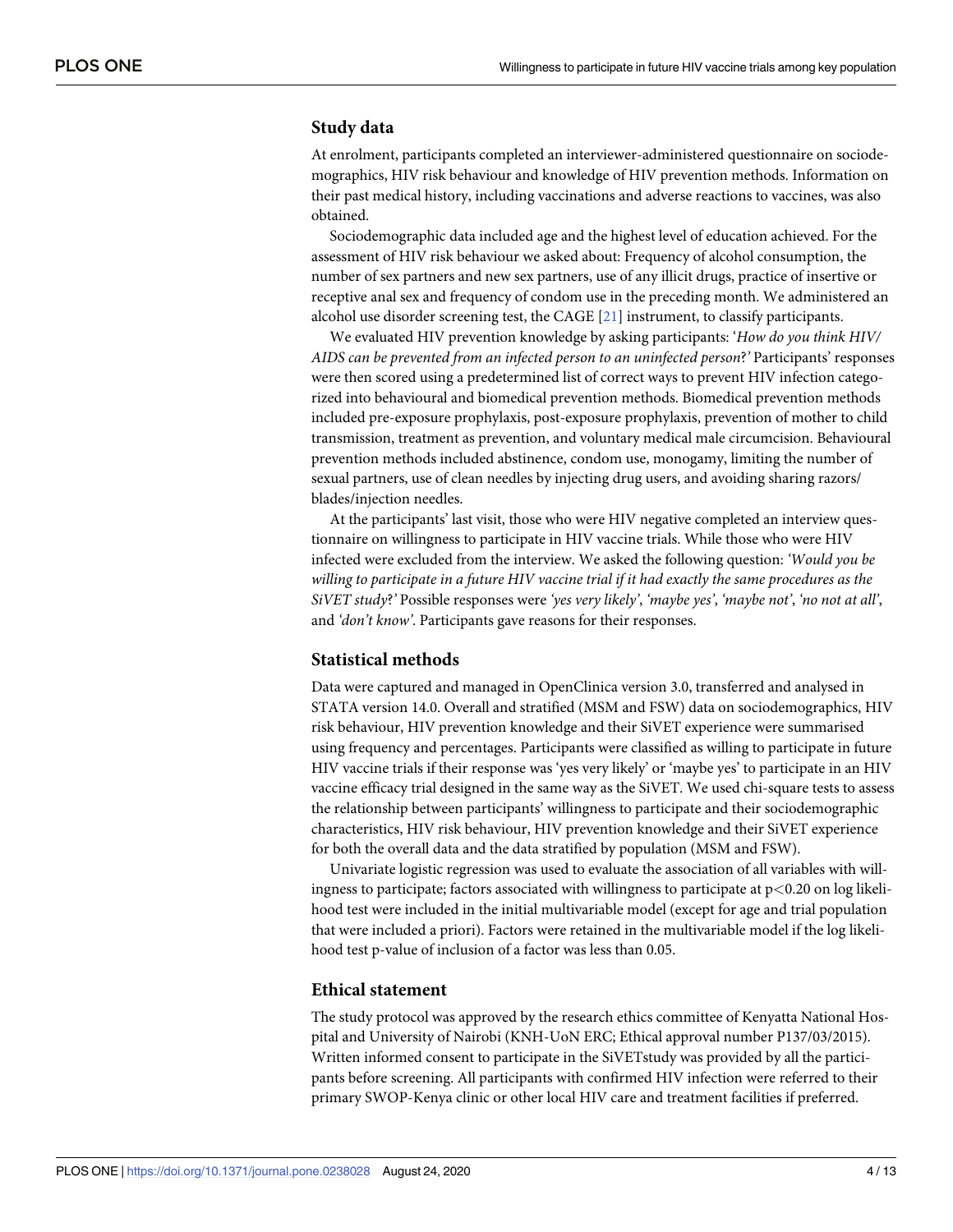Participants were reimbursed 800 Kenya shillings (approximately US \$8) for their time and effort at each scheduled study visit.

## **Results**

#### **Recruitment, screening and enrolment**

A total of 739 potential participants were referred from SWOP-Kenya clinics to KAVI-ICR (Fig 1). Of these, 368 (49.8%) were eligible for screening for the SiVET and 250 (68%) met the eligibility criteria and were enrolled. The main reasons for exclusion at screening were: active hepatitis B infection [HBsAg+  $(n = 14)$ ], pre-existing medical conditions  $(n = 41)$  and potential participants declining enrolment ( $n = 47$ ). After 12-15 months of study follow-up 87% remained on study; 217 (87%) completed the SiVET while 33(13%) had discontinued. The primary reasons for not completing study follow-up included: HIV infection, loss to follow-up and relocation outside of Nairobi (the study area).

Therefore, 219 (217 completed SiVET and 2 who had their final study visit before end of trial) were eligible for the willingness to participate in a future HIV vaccine trial interview.



## F=FSW

Fig 1. Flow diagram of participant recruitment, screening, enrollment into SiVET study and assessment of willingness to participate **in future HIV vaccine trials.** M = MSM, F = FSW.

<https://doi.org/10.1371/journal.pone.0238028.g001>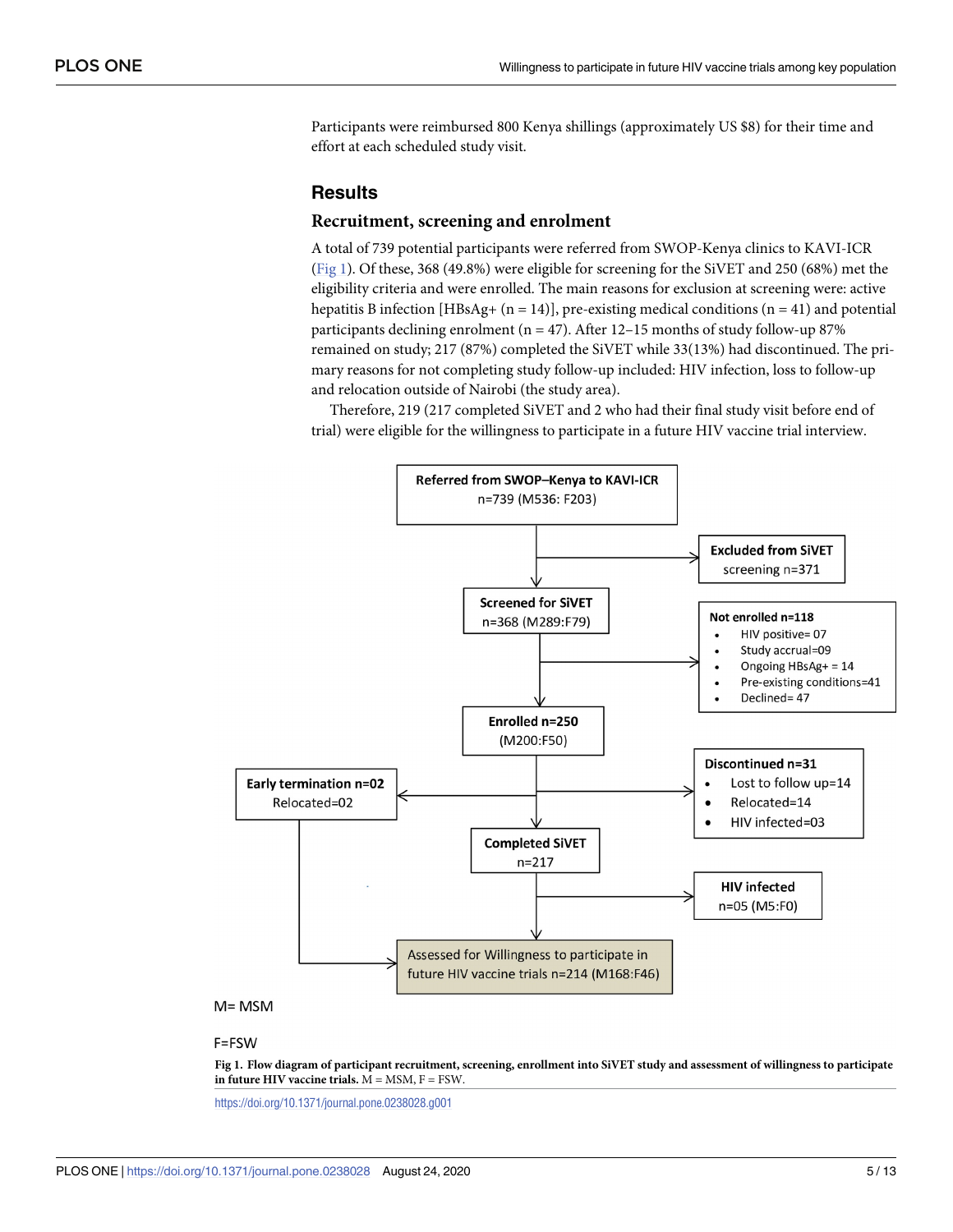<span id="page-5-0"></span>Overall, 214(86%) participants completed the interview and were included in the analysis, while 5 were excluded from the analysis because of HIV infection.

## **Participant characteristics and willingness to participate in future HIV vaccine trials**

At their final study visit, 174 (81%) ([Table](#page-6-0) 1) participants expressed willingness to participate in preventive HIV vaccine trials in the future. The proportion was similar among MSM 137 (82%) and FSW 37(80%). Fourty (19%) participants were not willing to participate and the main reason given was time commitment, fear that their HIV status would be disclosed to others without their permission and the strict contraception requirements.

## **Predictors of willingness to participate in future HIV vaccine trials**

[Table](#page-8-0) 2 shows correlates of willingness to participate in an HIV vaccine trial, individually in bivariate analyses and in a final multivariable model. In the adjusted analysis, reporting a very good experience (compared to a good experience, as none of the participants reported a poor experience) in the SiVET study (aOR 5.54, 95% CI 2.39, 12.89, P-value *<*0.001) and reporting always using protection with condoms during sexual intercourse (aOR 2.53, 95% CI 0.99, 6.45 p-value 0.050) were associated with increased willingness to participate in a future HIV vaccine trial. Whereas knowledge of one to two or three to four HIV/AIDS biomedical prevention methods were less likely to be willing to participate compared with those with no knowledge (aOR 0.38, 95% CI 0.15, 0.93 P-value 0.035 and aOR 0.30, 95% CI 0.09, 0.93 P-value 0.036, respectively).

## **Factors that would motivate potential participation in future HIV vaccine trial**

More than half of the participants reporting willingness to participate in future HIV vaccine trials reported getting education about HIV (59%) or getting access to healthcare services (57%) as factors that motivated their participation ([Table](#page-9-0) 3); other motivating factors reported included altruism, access to HIV counselling and testing services, hope of being protected against HIV, relationships with the clinic staff, and the need to stay busy.

## **Discussion**

Among MSM and FSW from Nairobi who had completed a SiVET trial, about four of five said they would be willing to participate in a future HIV vaccine trial. These findings suggest that these groups might be a reliable target population to consider in future HIV vaccine efficacy trials.

Our study found three factors significantly associated with willingness to participate in future HIV vaccine trials. Overall, most of the participants reported that they had a 'very good' experience in the SIVET, and no one reported a bad experience. Those whose experience was better (i.e., 'very good' vs. 'good') were more likely to express willingness to participate in future vaccine trials. Exploring factors that could improve participant experiences, and the potential barriers and motivators to participation could guide best practice and address concerns expressed by members of key populations engaged for participation in HIV vaccine trials. Participants only reported very good and good experiences; because feedback was collected by the same staff that had interacted with the participants over the period of the study, this is a possible source of response bias.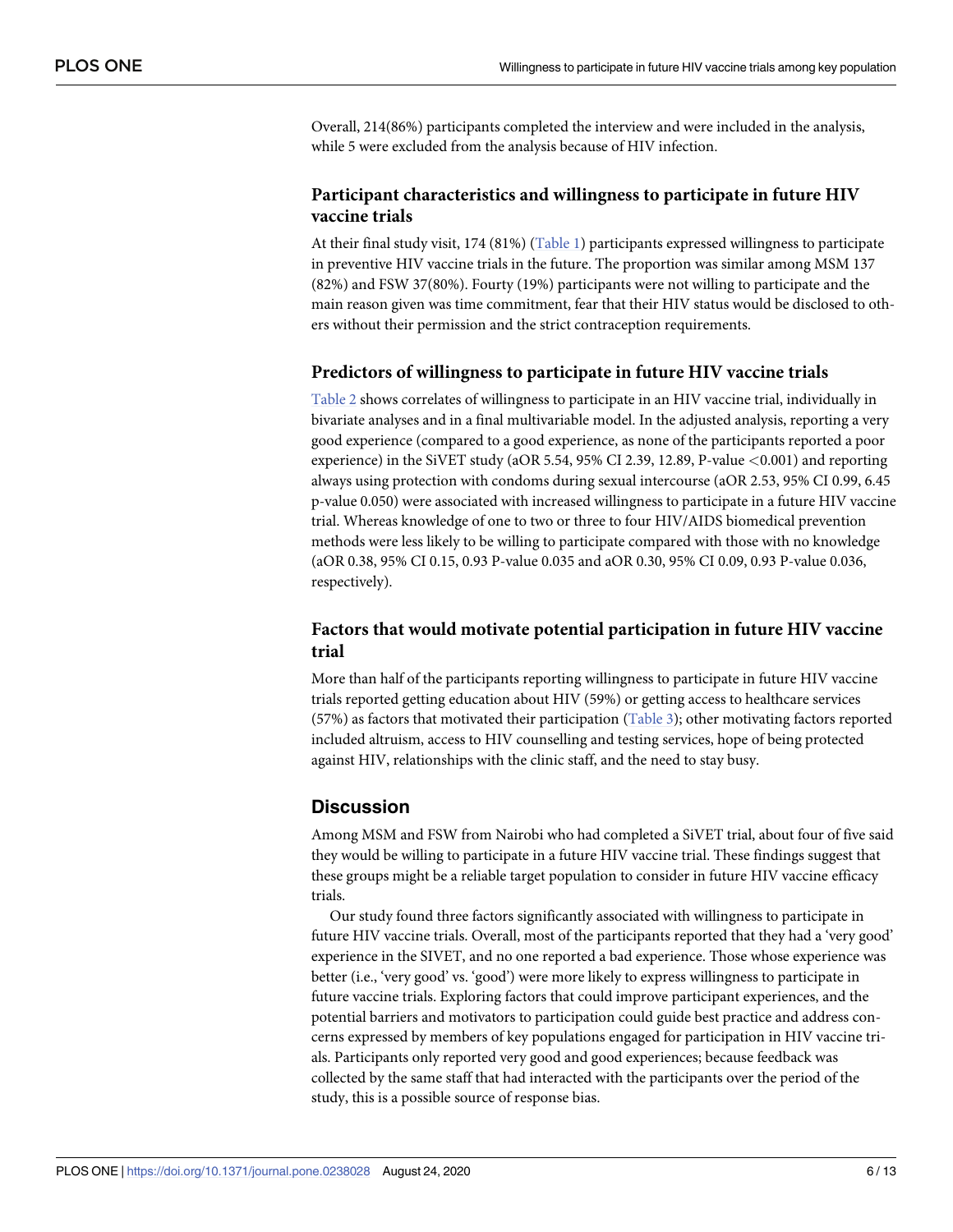<span id="page-6-0"></span>[Table](#page-5-0) 1. Characteristics of 214 participants enrolled in a simulated HIV vaccine trial in Nairobi and the proportion willing to enroll in a future HIV vaccine trial, **Nairobi, Kenya; Sep 2015-Sep 2018.**

| Characteristic                                    |             | All   |     | Men who have sex with men (MSM) |                                  |           |            | Female sex workers (FSW) |                                  |       |  |
|---------------------------------------------------|-------------|-------|-----|---------------------------------|----------------------------------|-----------|------------|--------------------------|----------------------------------|-------|--|
|                                                   |             |       |     |                                 |                                  | $N = 168$ |            | $N = 46$                 |                                  |       |  |
|                                                   | $(N = 214)$ |       |     | $(N = 168)$                     | <b>Willing to</b><br>Participate |           | $(N = 46)$ |                          | <b>Willing to</b><br>participate |       |  |
|                                                   | N           | (%)   | N   | (% )                            | N                                | (% )      | N          | (%)                      | N                                | (% )  |  |
| Total                                             | 214         | (100) | 168 | (79)                            | 137                              | (82)      | 46         | (21)                     | 37                               | (80)  |  |
| Age, years                                        |             |       |     |                                 |                                  |           |            |                          |                                  |       |  |
| $18 - 24$                                         | 89          | (42)  | 81  | (48)                            | 64                               | (79)      | 08         | (17)                     | 08                               | (100) |  |
| $25 - 34$                                         | 72          | (34)  | 54  | (32)                            | 44                               | (81)      | 18         | (39)                     | 16                               | (89)  |  |
| $>35$                                             | 53          | (24)  | 33  | (20)                            | 29                               | (88)      | 20         | (44)                     | 13                               | (65)  |  |
| Highest level of education Completed              |             |       |     |                                 |                                  |           |            |                          |                                  |       |  |
| Primary                                           | 40          | (19)  | 19  | (11)                            | 15                               | (79)      | 21         | (46)                     | 16                               | (76)  |  |
| Secondary                                         | 116         | (54)  | 95  | (57)                            | 78                               | (82)      | 21         | (46)                     | 19                               | (90)  |  |
| Tertiary/Higher                                   | 58          | (27)  | 54  | (32)                            | 44                               | (81)      | 04         | (08)                     | 02                               | (50)  |  |
| Alcohol use in the last month                     |             |       |     |                                 |                                  |           |            |                          |                                  |       |  |
| Never                                             | 77          | (36)  | 63  | (37)                            | 53                               | (84)      | 14         | (30)                     | 14                               | (100) |  |
| Sometimes                                         | 137         | (64)  | 105 | (63)                            | 84                               | (80)      | 32         | (70)                     | 23                               | (72)  |  |
| Alcohol before sex in the last month              |             |       |     |                                 |                                  |           |            |                          |                                  |       |  |
| Never                                             | 133         | (62)  | 110 | (65)                            | 92                               | (84)      | 23         | (50)                     | 22                               | (96)  |  |
| Sometimes                                         | 81          | (38)  | 58  | (35)                            | 45                               | (78)      | 23         | (50)                     | 15                               | (65)  |  |
| Alcohol CAGE score <sup>†</sup>                   |             |       |     |                                 |                                  |           |            |                          |                                  |       |  |
| $\leq1$                                           | 189         | (88)  | 149 | (89)                            | 123                              | (83)      | 40         | (87)                     | 33                               | (83)  |  |
| ${\geq}2$                                         | 25          | (12)  | 19  | (11)                            | 14                               | (74)      | 06         | (13)                     | 04                               | (67)  |  |
| Illicit drug use in the last month                |             |       |     |                                 |                                  |           |            |                          |                                  |       |  |
| Yes                                               | 160         | (75)  | 118 | (70)                            | 94                               | (80)      | 42         | (91)                     | 35                               | (83)  |  |
| No                                                | 54          | (25)  | 50  | (30)                            | 43                               | (86)      | 04         | (09)                     | 02                               | (50)  |  |
| Number of sex partners in the last month          |             |       |     |                                 |                                  |           |            |                          |                                  |       |  |
| $\leq$ 1                                          | 59          | (28)  | 52  | (31)                            | 45                               | (87)      | 07         | (15)                     | 05                               | (71)  |  |
| $\overline{c}$                                    | 47          | (22)  | 41  | (24)                            | 32                               | (78)      | 06         | (13)                     | 05                               | (83)  |  |
| $\geq$ 3                                          | 108         | (50)  | 75  | (45)                            | 60                               | (80)      | 33         | (72)                     | 27                               | (82)  |  |
| New sex partners in the last month                |             |       |     |                                 |                                  |           |            |                          |                                  |       |  |
| $\boldsymbol{0}$                                  | 106         | (50)  | 97  | (58)                            | 80                               | (82)      | 09         | (20)                     | 08                               | (89)  |  |
| $\mathbf{1}$                                      | 34          | (16)  | 27  | (16)                            | 21                               | (78)      | 07         | (15)                     | 07                               | (100) |  |
| $>\!2$                                            | 74          | (34)  | 44  | (26)                            | 36                               | (82)      | 30         | (65)                     | 22                               | (73)  |  |
| Insertive Anal sex in the last month              |             |       |     |                                 |                                  |           |            |                          |                                  |       |  |
| No                                                | 39          | (23)  | 39  | (23)                            | 35                               | (90)      | n/a        | n/a                      | n/a                              | n/a   |  |
| Yes                                               | 129         | (77)  | 129 | (77)                            | 102                              | (79)      | n/a        | n/a                      | n/a                              | n/a   |  |
| Receptive anal sex in the last month              |             |       |     |                                 |                                  |           |            |                          |                                  |       |  |
| No                                                | 137         | (64)  | 91  | (54)                            | 70                               | (77)      | 46         | (100)                    | 37                               | (80)  |  |
| Yes                                               | 77          | (36)  | 77  | (46)                            | 67                               | (87)      | $00\,$     | (00)                     | 00                               | (00)  |  |
| Condom use in the last month                      |             |       |     |                                 |                                  |           |            |                          |                                  |       |  |
| Sometimes                                         | 43          | (20)  | 40  | (24)                            | 31                               | (78)      | 03         | (07)                     | 01                               | (33)  |  |
| Always                                            | 171         | (80)  | 128 | (76)                            | 80                               | (80)      | 43         | (93)                     | 27                               | (87)  |  |
| Number of known HIV behavioral Preventive methods |             |       |     |                                 |                                  |           |            |                          |                                  |       |  |
| 0                                                 | $00\,$      | (00)  | 00  | (00)                            | $00\,$                           | (00)      | 00         | (00)                     | 00                               | (00)  |  |
| $\mathbf{1}$                                      | 35          | (16)  | 30  | (18)                            | 25                               | (83)      | 05         | (11)                     | 05                               | (100) |  |
| $2 - 3$                                           | 116         | (54)  | 87  | (52)                            | 45                               | (85)      | 29         | (63)                     | 11                               | (79)  |  |
| $4 - 6$                                           | 63          | (30)  | 51  | (30)                            | 41                               | (80)      | 12         | (26)                     | ${\bf 08}$                       | (67)  |  |
|                                                   |             |       |     |                                 |                                  |           |            |                          |                                  |       |  |

(*Continued*)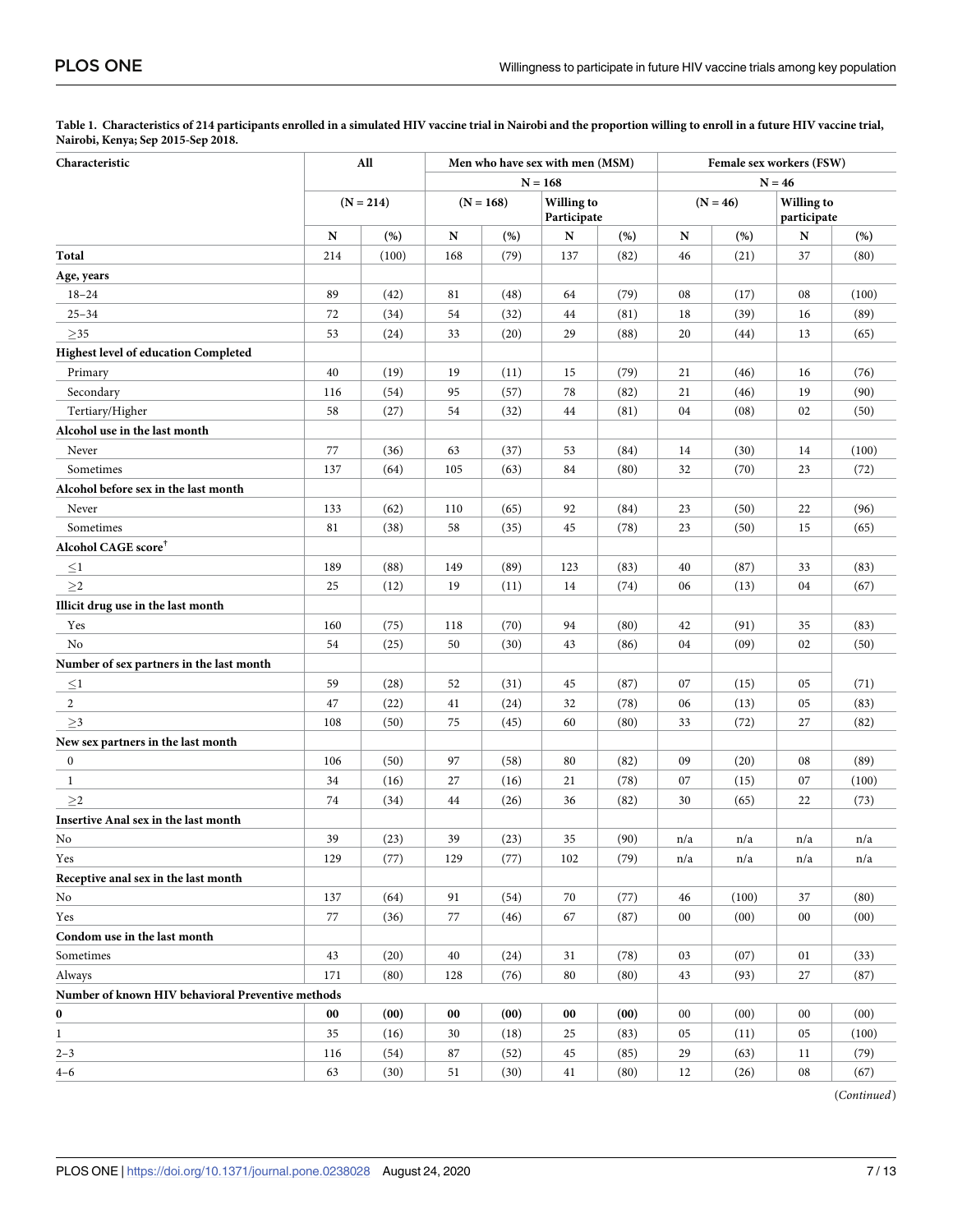| Characteristic                                    | All         |      |           | Men who have sex with men (MSM)          |    |          |            | Female sex workers (FSW) |                           |      |  |
|---------------------------------------------------|-------------|------|-----------|------------------------------------------|----|----------|------------|--------------------------|---------------------------|------|--|
|                                                   |             |      | $N = 168$ |                                          |    | $N = 46$ |            |                          |                           |      |  |
|                                                   | $(N = 214)$ |      |           | Willing to<br>$(N = 168)$<br>Participate |    |          | $(N = 46)$ |                          | Willing to<br>participate |      |  |
|                                                   | N           | (%)  | N         | (% )                                     | N  | (%)      | N          | (% )                     | N                         | (% ) |  |
| Number of known HIV biomedical preventive methods |             |      |           |                                          |    |          |            |                          |                           |      |  |
| $\overline{0}$                                    | 81          | (38) | 71        | (42)                                     | 62 | (87)     | 10         | (22)                     | 09                        | (90) |  |
| $1 - 2$                                           | 92          | (43) | 72        | (43)                                     | 28 | (78)     | 20         | (43)                     | 12                        | (92) |  |
| $3 - 4$                                           | 41          | (19) | 25        | (15)                                     | 13 | (77)     | 16         | (35)                     | 10                        | (77) |  |
| <b>Experience in SiVET Study</b>                  |             |      |           |                                          |    |          |            |                          |                           |      |  |
| Good                                              | 93          | (43) | 74        | (44)                                     | 51 | (69)     | 19         | (41)                     | 14                        | (74) |  |
| Very good                                         | 121         | (57) | 94        | (56)                                     | 86 | (91)     | 27         | (59)                     | 23                        | (85) |  |

#### <span id="page-7-0"></span>**Table 1.** (Continued)

<sup>†</sup> CAGE score of  $\leq$ 1 was an indication of no alcohol problem and a score of  $\geq$ 2 indicated of alcohol problem.

n /a = not applicable.

<https://doi.org/10.1371/journal.pone.0238028.t001>

Those who reported more consistent condom use were more willing to participate in future HIV vaccine trials. It is possible that these participants were more aware of their HIV risk, and interested in reducing it through participation in a trial. However, we did not find any association between alcohol use, drug use or number of sex partners and willingness to participate.

We found that participants with knowledge of biomedical HIV prevention methods were less likely to be willing to participate in future HIV vaccine trials compared to those with no knowledge of available methods. Surprisingly, a significant proportion of participants had no knowledge of biomedical prevention methods against HIV even with the presence of campaigns promoting these methods in Kenya and at the SWOP clinics where participants were recruited from. This observation may be due to disconnect between the open-ended approach used in this study (i.e., our interviewers asked open ended questions to participants, without specific prompts) and the specific prevention methods provided. It would be useful to further explore and understand reasons for this observation and institute mitigating measures if required.

Several factors were reported as motivators for participation in future HIV vaccine trials. Access to health care services and information, also previously cited in similar studies in East Africa [\[19,](#page-11-0) [22\]](#page-12-0), were reported as important motivating factors. Access to healthcare is a challenge in these communities [\[23\]](#page-12-0); clinical researchers have a responsibility to provide the highest available standard of HIV prevention services to populations at risk of HIV participating in HIV vaccine trials. It is important to continually highlight this unmet medical need in order to influence policy and increase access to essential services to underserved communities. Altruism was reported as a motivating factor by several participants in the SiVET, this lines up with a systemic literature review [[16\]](#page-11-0) and a study among MSM and high risk women in America [\[24\]](#page-12-0) that found altruism as the major motivator to participate in HIV vaccine trials.

Among those who were not willing to participate, fear that their HIV status would be disclosed to others, or unwillingness to comply with the requirements for use of contraception during the trial were the main reasons given against future participation. In Uganda and among young gay men in America fear of vaccine side effects was the main reason for not willing to participate [\[25,](#page-12-0) [26\]](#page-12-0) while in America, ethnic minority communities reported fear that the trial vaccine would cause HIV infection [[27](#page-12-0)]. Although HIV/AIDS awareness in the general population is high in Kenya, key population groups still face HIV stigma, discrimination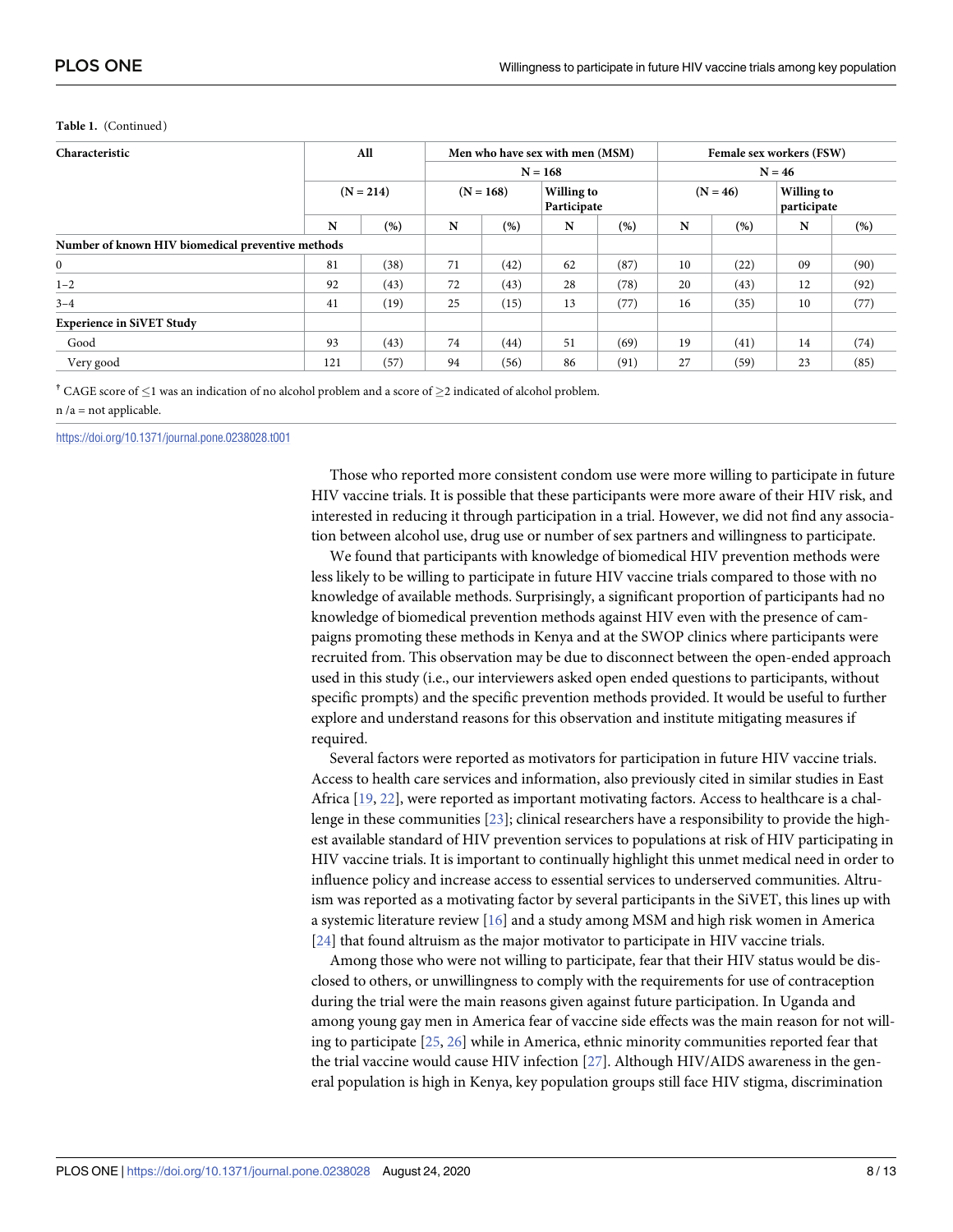| Predictor                                         |           | Unadjusted   |         | Adjusted |              |         |  |
|---------------------------------------------------|-----------|--------------|---------|----------|--------------|---------|--|
|                                                   | <b>OR</b> | 95% CI       | P-Value | aOR      | 95% CI       | P-Value |  |
| Participant                                       |           |              |         |          |              |         |  |
| MSM                                               | Ref       |              |         | Ref      |              |         |  |
| <b>FSW</b>                                        | 0.93      | (0.41, 2.13) | 0.86    | 1.00     | (0.38, 2.67) | 0.996   |  |
| Age, years                                        |           |              |         |          |              |         |  |
| $18 - 24$                                         | Ref       |              |         | Ref      |              |         |  |
| $25 - 34$                                         | 1.18      | (0.52, 2.67) | 0.69    | 1.45     | (0.59, 3.57) | 0.415   |  |
| ${\geq}35$                                        | 0.90      | (0.39, 2.11) | 0.81    | 1.16     | (0.42, 3.24) | 0.767   |  |
| Highest level of education completed              |           |              |         |          |              |         |  |
| Primary                                           | Ref       |              |         |          |              |         |  |
| Secondary                                         | 1.48      | (0.61, 3.61) | 0.39    |          |              |         |  |
| Tertiary/Higher                                   | 1.11      | (0.42, 3.00) | 0.83    |          |              |         |  |
| Alcohol use in the last month                     |           |              |         |          |              |         |  |
| None                                              | Ref       |              |         |          |              |         |  |
| Sometimes                                         | 0.53      | (0.24, 1.16) | 0.11    |          |              |         |  |
| Alcohol use before sex in the last month          |           |              |         |          |              |         |  |
| Never                                             | Ref       |              |         | Ref      |              |         |  |
| Sometimes                                         | 0.46      | (0.23, 0.92) | 0.03    | 0.55     | (0.25, 1.24) | 0.148   |  |
| Illicit drug use in the last month                |           |              |         |          |              |         |  |
| No                                                | Ref       |              |         |          |              |         |  |
| Yes                                               | 1.20      | (0.53, 2.71) | 0.66    |          |              |         |  |
| Alcohol CAGE score                                |           |              |         |          |              |         |  |
| $\leq1$                                           | Ref       |              |         |          |              |         |  |
| $\geq2$                                           | 0.54      | (0.21, 1.41) | 0.21    |          |              |         |  |
| Number of sex partners last month                 |           |              |         |          |              |         |  |
| $\leq1$                                           | Ref       |              |         |          |              |         |  |
| $\overline{\mathbf{c}}$                           | 0.67      | (0.25, 1.80) | 0.42    |          |              |         |  |
| $\geq 3$                                          | 0.75      | (0.32, 1.75) | 0.50    |          |              |         |  |
| Number of new sex partners in the last month      |           |              |         |          |              |         |  |
| $\boldsymbol{0}$                                  | Ref       |              |         |          |              |         |  |
| $\mathbf{1}$                                      | 0.95      | (0.35, 2.63) | 0.93    |          |              |         |  |
| ${\geq}2$                                         | 0.74      | (0.35, 1.57) | 0.44    |          |              |         |  |
| Receptive anal Sex in the last month              |           |              |         |          |              |         |  |
| No                                                | Ref       |              |         |          |              |         |  |
| Yes                                               | 1.88      | (0.86, 4.09) | 0.11    |          |              |         |  |
| Insertive anal Sex in the last month              |           |              |         |          |              |         |  |
| No                                                | Ref       |              |         |          |              |         |  |
| Yes                                               | 0.43      | (0.14, 1.32) | 0.14    |          |              |         |  |
| Condom use in the last month                      |           |              |         |          |              |         |  |
| Sometimes                                         | Ref       |              |         | Ref      |              |         |  |
| Always                                            | 1.68      | (0.76, 3.76) | 0.198   | 2.53     | (0.99, 6.45) | 0.050   |  |
| Number of known HIV Behavioral Prevention methods |           |              |         |          |              |         |  |
| $\mathbf{1}$                                      | Ref       |              |         |          |              |         |  |
| $2 - 3$                                           | 0.75      | (0.26, 2.17) | 0.601   |          |              |         |  |
| $4 - 6$                                           | 0.58      | (0.19, 1.78) | 0.345   |          |              |         |  |
| Number of known HIV Biomedical Prevention methods |           |              |         |          |              |         |  |
| $\boldsymbol{0}$                                  | Ref       |              |         |          |              |         |  |
|                                                   |           |              |         |          |              |         |  |

#### <span id="page-8-0"></span>[Table](#page-5-0) 2. Predictors of willingness to participate in future HIV vaccine trial among the 214 participants in a simulated vaccine trial.

(*Continued*)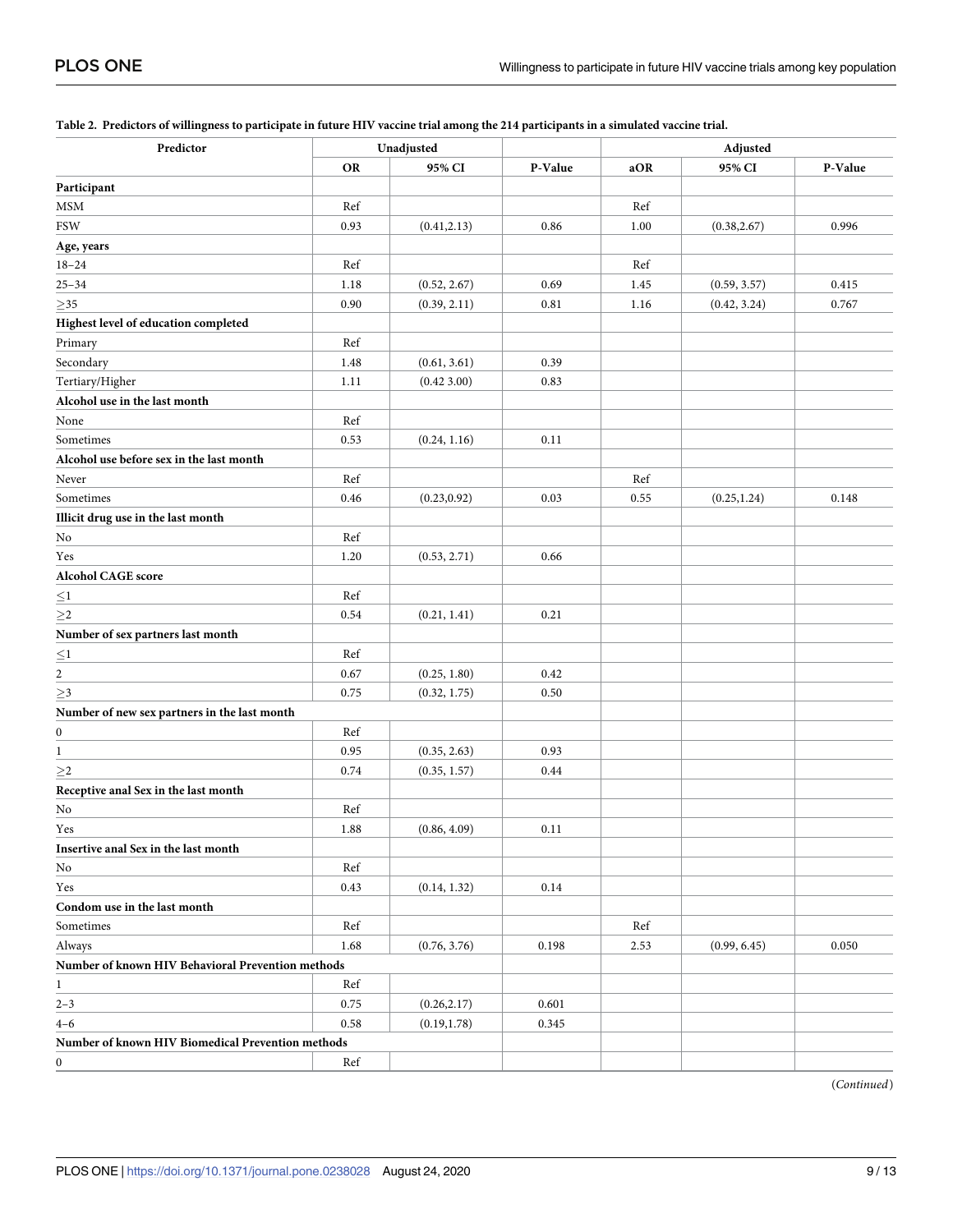#### <span id="page-9-0"></span>**Table 2.** (Continued)

| Predictor                        |           | Unadiusted   |            |      | Adjusted      |         |  |  |
|----------------------------------|-----------|--------------|------------|------|---------------|---------|--|--|
|                                  | <b>OR</b> | 95% CI       | P-Value    | aOR  | 95% CI        | P-Value |  |  |
| $1 - 2$                          | 0.51      | (0.22, 1.17) | 0.107      | 0.38 | (0.15, 0.93)  | 0.035   |  |  |
| $3 - 4$                          | 0.44      | (0.17, 1.15) | 0.095      | 0.30 | (0.09, 0.93)  | 0.036   |  |  |
| <b>Experience in SiVET study</b> |           |              |            |      |               |         |  |  |
| Good                             | Ref       |              |            | Ref  |               |         |  |  |
| Very good                        | 3.91      | (1.86, 8.22) | ${<}0.001$ | 5.54 | (2.39, 12.89) | < 0.001 |  |  |

<https://doi.org/10.1371/journal.pone.0238028.t002>

and violence, all of which may deter people from participation because it is related to HIV/ AIDS [[4,](#page-11-0) [9,](#page-11-0) [12\]](#page-11-0).

Our findings are comparable to those from a study in China among MSM where 77% reported willingness [\[28\]](#page-12-0). Although these participants had not just undertaken a simulated trial, this study used computer assisted self-interview method to assess willingness to participate, which may have reduced response bias (i.e., the participants may have been less inclined to say what they thought the investigators "wanted to hear"). However, our level of willingness was lower than findings in other studies, i.e.91% of willingness among a cohort of young gay men in America [\[26\]](#page-12-0), 94% willingness among healthy low risk adults in an observational cohort in Kenya [[15](#page-11-0)], 95% in a rural community-based cohort study in Uganda [[14](#page-11-0)] and 99% among high risk men and women from fishing communities cohort study in Uganda [[19](#page-11-0)]. This difference in willingness rates could be due to differences in study population, and/or study procedures. Unlike the five other studies [\[14,](#page-11-0) [15,](#page-11-0) [19,](#page-11-0) [26,](#page-12-0) [28\]](#page-12-0), our study population had just participated in a simulated clinical trial, thus our study's participants' expression of willingness was less hypothetical hence may have been a more accurate reflection of actual willingness to participate.

Although participants' willingness to participate is essential for the enrolment in trials, high levels of reported willingness to participate may not necessarily translate into actual trial participation. A Kenyan study that compared hypothetical and actual willingness to participate in the same clinic as our study found that only 30% of the participants who had previously expressed hypothetical willingness to participate in HIV vaccine trials actually presented for screening in the subsequent vaccine trial [\[15\]](#page-11-0). These were volunteers that had participated in a cohort study, but not one designed to mimic the rigors of clinical trial participation (they had fewer follow up visits and no vaccines were administered).

Our study had some limitations. The sample size of 46 FSW was small and does not allow for statistical comparison with MSM, and also does not allow many findings or conclusions to be made about FSW participation and willingness. In this study we were not required to collect data regarding MSM sex work hence not able to assess the willingness to participate of those

| Table 3. Motivating factors for future participation in HIV Vaccine trials among 174 SiVET participants report- |  |
|-----------------------------------------------------------------------------------------------------------------|--|
| ing willingness to participate.                                                                                 |  |

| Motivator                                                                                | No. Responses | %  |
|------------------------------------------------------------------------------------------|---------------|----|
| <b>Education about HIV</b>                                                               | 103           | 59 |
| Healthcare                                                                               | 99            | 57 |
| Altruism                                                                                 | 69            | 40 |
| Regular HIV VCT                                                                          | 69            | 40 |
| Hope of being protected against getting HIV                                              | 64            | 37 |
| Other responses including Reimbursement, liking the staff, an activity to keep them busy | 34            | 20 |
| https://doi.org/10.1371/journal.pone.0238028.t003                                        |               |    |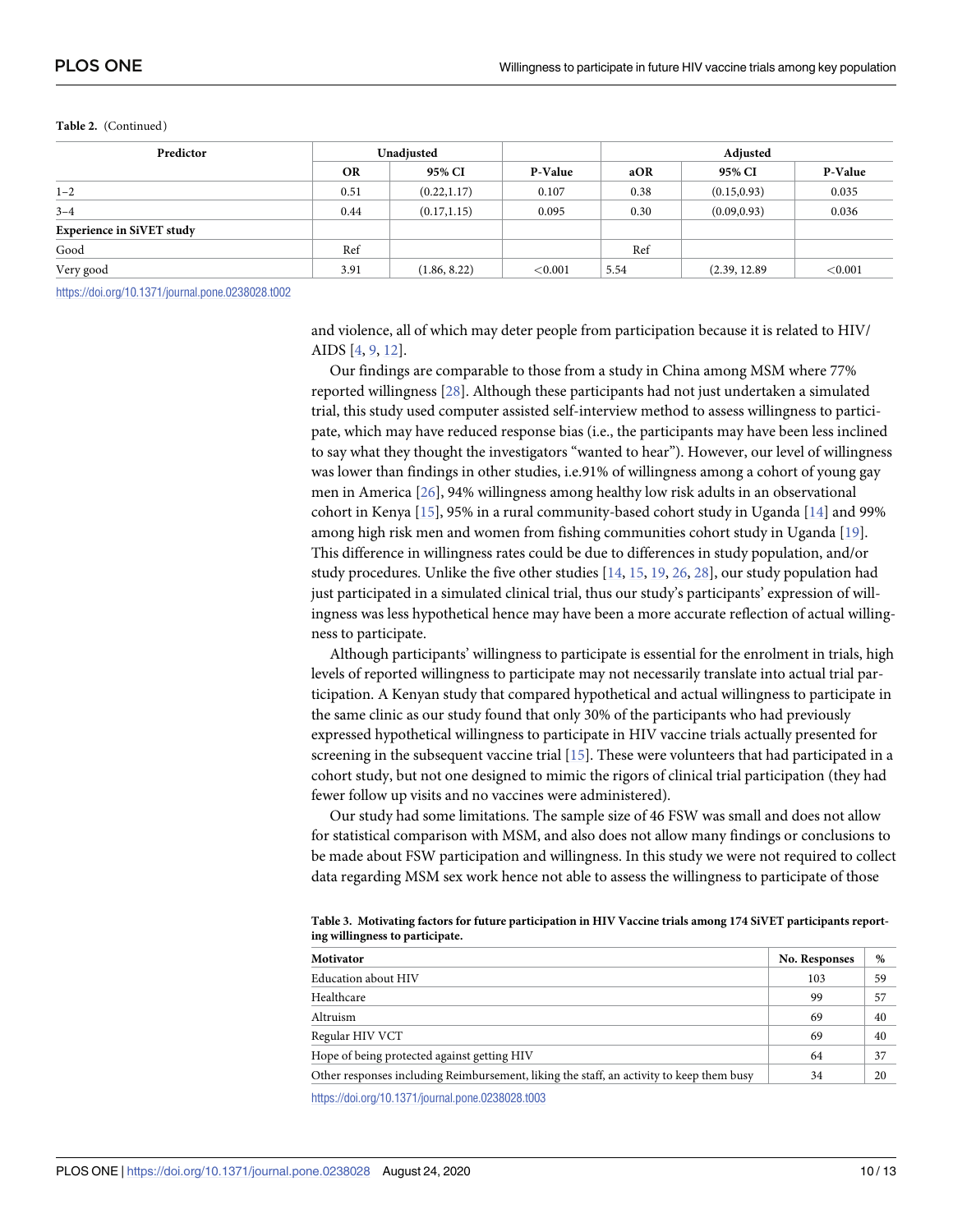engaged in sex worker. The Hepatitis B vaccine used in the SiVET is already licenced hence it might not fully represent the experience involving a trial with an experimental HIV vaccine; the experience however, realistically unpackages and demystifies actual clinical trial participation, hence may serve as a more valuable gauge of willingness compared to hypothetical scenarios where participants are simply told about clinical trials.

## **Conclusions**

The study demonstrated a high level of willingness to participate in future HIV vaccine trials among MSM and FSW in Nairobi, Kenya, after participating in a study designed to mimic the rigors of a clinical trial. This suggests that these groups might be a reliable target population for inclusion in future HIV vaccine trials. Assessment of willingness to participate in these populations provides important information that may help inform future education and recruitment efforts for vaccine trials. Improving the research experience for members of key populations could help impact their willingness to participate in HIV vaccine trials.

## **Supporting information**

**S1 [File.](http://www.plosone.org/article/fetchSingleRepresentation.action?uri=info:doi/10.1371/journal.pone.0238028.s001) PDF Risk assessment questionnare.** (PDF)

**S2 [File.](http://www.plosone.org/article/fetchSingleRepresentation.action?uri=info:doi/10.1371/journal.pone.0238028.s002) PDF Vaccine Trial Willingness questionnare.** (PDF)

## **Acknowledgments**

We wish to acknowledge administrative support from University of California, San Francisco's International Traineeships in AIDS Prevention Studies (ITAPS). As part of the ITAPS we thank the helpful input in the manuscript formulation of Willi McFarland, Claudia Di Lorenzo, Lucy Chimonyi and Dr Tanesha Hickmann. We also appreciate the assistance of Robert Langat of KAVI-ICR. We would like to acknowledge the trial participants, the investigators, KAVI-ICR, SWOP-Kenya and IAVI clinical development teams.

## **Author Contributions**

**Conceptualization:** Elizabeth Mueni Mutisya.

**Data curation:** Elizabeth Mueni Mutisya, Delvin Nyasani, Hannah Nduta, Andrew Abaasa.

**Formal analysis:** Elizabeth Mueni Mutisya, Andrew Abaasa.

**Funding acquisition:** Aggrey Omu Anzala.

**Investigation:** Joshua Kimani, Aggrey Omu Anzala.

**Methodology:** Elizabeth Mueni Mutisya.

**Project administration:** Joshua Kimani, Aggrey Omu Anzala.

**Resources:** Aggrey Omu Anzala.

**Supervision:** Vincent Muturi-Kioi, Krysia Lindan, Aggrey Omu Anzala.

**Validation:** Vincent Muturi-Kioi, Krysia Lindan.

**Writing – original draft:** Elizabeth Mueni Mutisya.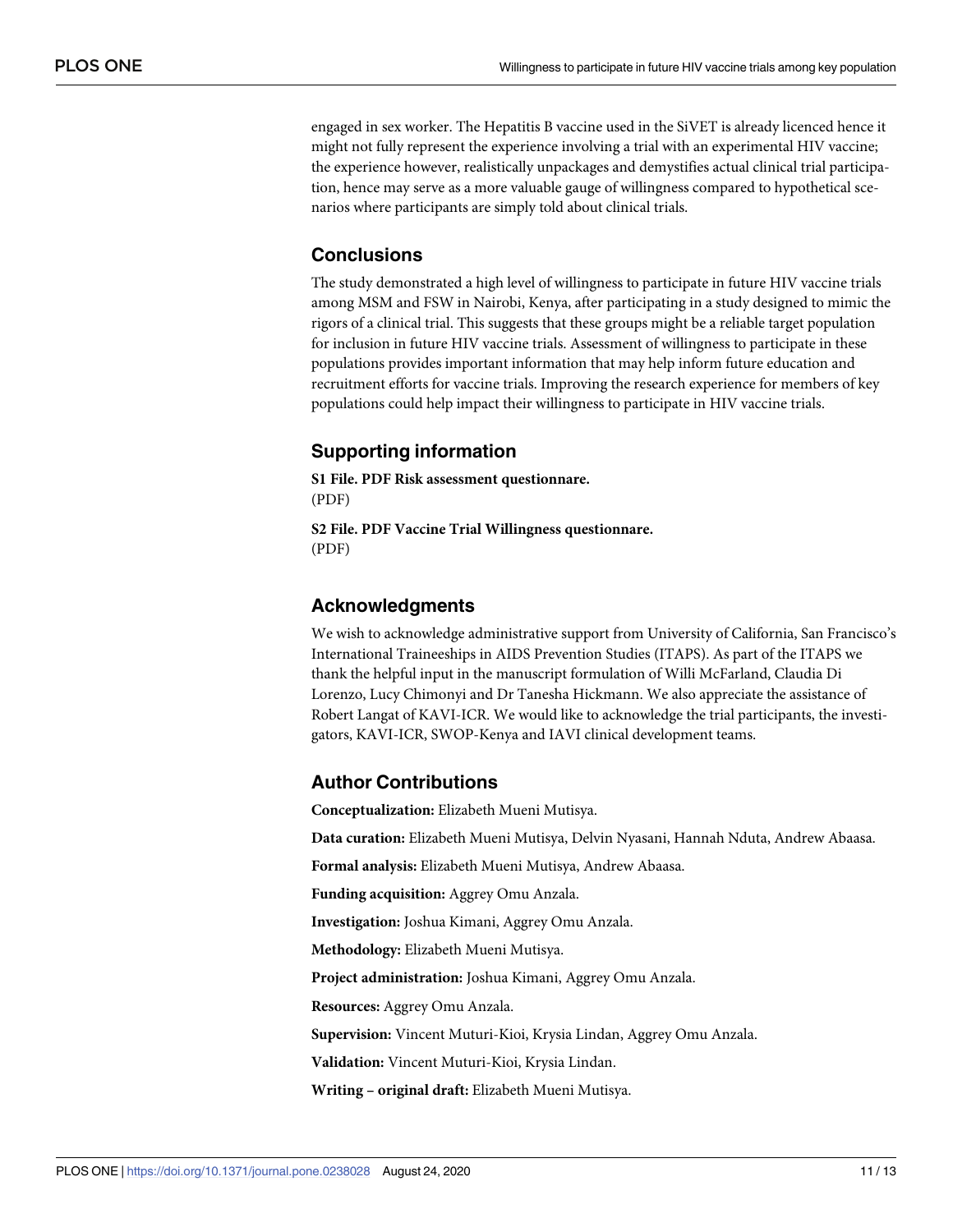<span id="page-11-0"></span>**Writing – review & editing:** Elizabeth Mueni Mutisya, Gaudensia Mutua, Delvin Nyasani, Hannah Nduta, Rhoda W. Kabuti, Vincent Muturi-Kioi, Gloria Omosa-Manyonyi, Andrew Abaasa, Krysia Lindan, Matt A. Price, Joshua Kimani, Aggrey Omu Anzala.

#### **References**

- **[1](#page-1-0).** Granich R, Gupta S, Williams B. 90-90-90, epidemic control and Ending AIDS: global situation and recommendations. Int J Virol AIDS 5:043. 2018:196972.
- **[2](#page-1-0).** WHO. HIV/AIDS-WHO Fact sheet 2019. World Health Organization; 2019.
- **[3](#page-1-0).** UNAIDS. AVERT SSA. 2019.
- **[4](#page-1-0).** UNAIDS. AVERT KENYA. 2019.
- **[5](#page-1-0).** UNAIDS. UNAIDS DATA. 2019.
- **[6](#page-1-0).** Kharsany AB, Karim QA. HIV Infection and AIDS in Sub-Saharan Africa: Current Status, Challenges and Opportunities. The open AIDS journal. 2016; 10:34–48. [https://doi.org/10.2174/](https://doi.org/10.2174/1874613601610010034) [1874613601610010034](https://doi.org/10.2174/1874613601610010034) PMID: [27347270](http://www.ncbi.nlm.nih.gov/pubmed/27347270)
- **[7](#page-1-0).** McKinnon LR, Gakii G, Juno JA, Izulla P, Munyao J, Ireri N, et al. High HIV risk in a cohort of male sex workers from Nairobi, Kenya. Sexually transmitted infections. 2014; 90(3):237–42. [https://doi.org/10.](https://doi.org/10.1136/sextrans-2013-051310) [1136/sextrans-2013-051310](https://doi.org/10.1136/sextrans-2013-051310) PMID: [24337729](http://www.ncbi.nlm.nih.gov/pubmed/24337729)
- **[8](#page-1-0).** Priddy FH, Wakasiaka S, Hoang TD, Smith DJ, Farah B, del Rio C, et al. Anal sex, vaginal practices, and HIV incidence in female sex workers in urban Kenya: implications for the development of intravaginal HIV prevention methods. AIDS research and human retroviruses. 2011; 27(10):1067–72. [https://](https://doi.org/10.1089/aid.2010.0362) [doi.org/10.1089/aid.2010.0362](https://doi.org/10.1089/aid.2010.0362) PMID: [21406032](http://www.ncbi.nlm.nih.gov/pubmed/21406032)
- **[9](#page-1-0).** Doshi M, Avery L, Kaddu RP, Gichuhi M, Gakii G, du Plessis E, et al. Contextualizing willingness to participate: recommendations for engagement, recruitment & enrolment of Kenyan MSM in future HIV prevention trials. BMC public health. 2017; 17(1):469. <https://doi.org/10.1186/s12889-017-4395-4> PMID: [28521748](http://www.ncbi.nlm.nih.gov/pubmed/28521748)
- **[10](#page-1-0).** National Key Populations Programme NASCP, Ministry of Health,Kenya. 2010–2011 Integrated biological and behavioural surveillance survey among key populations in Nairobi and Kisumu, Kenya. 2014.
- **[11](#page-1-0).** Future access to HIV vaccines. Report from a WHO-UNAIDS Consultation, Geneva, 2–3 October 2000. AIDS (London, England). 2001; 15(7):W27–44.
- **[12](#page-1-0).** Council KNAC. Kenya AIDS Strategic Framework 2014/2015–2018/2019. 2014.
- **[13](#page-1-0).** Abaasa A, Nash S, Mayanja Y, Price M, Fast PE, Kamali A, et al. Simulated vaccine efficacy trials to estimate HIV incidence for actual vaccine clinical trials in key populations in Uganda. Vaccine. 2019; 37 (15):2065–72. <https://doi.org/10.1016/j.vaccine.2019.02.072> PMID: [30857933](http://www.ncbi.nlm.nih.gov/pubmed/30857933)
- **[14](#page-1-0).** Ruzagira E, Wandiembe S, Bufumbo L, Levin J, Price MA, Grosskurth H, et al. Willingness to participate in preventive HIV vaccine trials in a community-based cohort in south western Uganda. Tropical medicine & international health: TM & IH. 2009; 14(2):196–203.
- **[15](#page-1-0).** Nyasani DK, Mutua GN, Sajabi RM, Ng'ang'a JW, Gachie JN, Maina AM, et al. Reported willingness to participate in a hypothetical HIV vaccine trial and its translation to actual participation among healthy adults-Experience from Kenya. PloS one. 2018; 13(11):e0206656. [https://doi.org/10.1371/journal.](https://doi.org/10.1371/journal.pone.0206656) [pone.0206656](https://doi.org/10.1371/journal.pone.0206656) PMID: [30388145](http://www.ncbi.nlm.nih.gov/pubmed/30388145)
- **[16](#page-1-0).** Dhalla S, Poole G. Motivators of enrolment in HIV vaccine trials: a review of HIV vaccine preparedness studies. AIDS care. 2011; 23(11):1430–47. <https://doi.org/10.1080/09540121.2011.555750> PMID: [21722022](http://www.ncbi.nlm.nih.gov/pubmed/21722022)
- **[17](#page-2-0).** Robinson L, Adair P, Coffey M, Harris R, Burnside G. Identifying the participant characteristics that predict recruitment and retention of participants to randomised controlled trials involving children: a systematic review. Trials. 2016; 17(1):294. <https://doi.org/10.1186/s13063-016-1415-0> PMID: [27334018](http://www.ncbi.nlm.nih.gov/pubmed/27334018)
- **[18](#page-2-0).** Djomand G, Metch B, Zorrilla CD, Donastorg Y, Casapia M, Villafana T, et al. The HVTN protocol 903 vaccine preparedness study: lessons learned in preparation for HIV vaccine efficacy trials. Journal of acquired immune deficiency syndromes (1999). 2008; 48(1):82–9.
- **[19](#page-2-0).** Asiki G, Abaasa A, Ruzagira E, Kibengo F, Bahemuka U, Mulondo J, et al. Willingness to participate in HIV vaccine efficacy trials among high risk men and women from fishing communities along Lake Victoria in Uganda. Vaccine. 2013; 31(44):5055–61. <https://doi.org/10.1016/j.vaccine.2013.08.080> PMID: [24021306](http://www.ncbi.nlm.nih.gov/pubmed/24021306)
- **[20](#page-2-0).** Amanda Tichacek SE-Z, Rachl Parker, William Kilembe, Mubiano Inambao, Lucy, Annie Mwaanga, et al. High Study Retention and on Time Visit Attendance in a Simulated HIV Vaccine Efficacy Trial in High-risk Single Zambian Women. AIDS Res Hum Retroviruses; 2018.